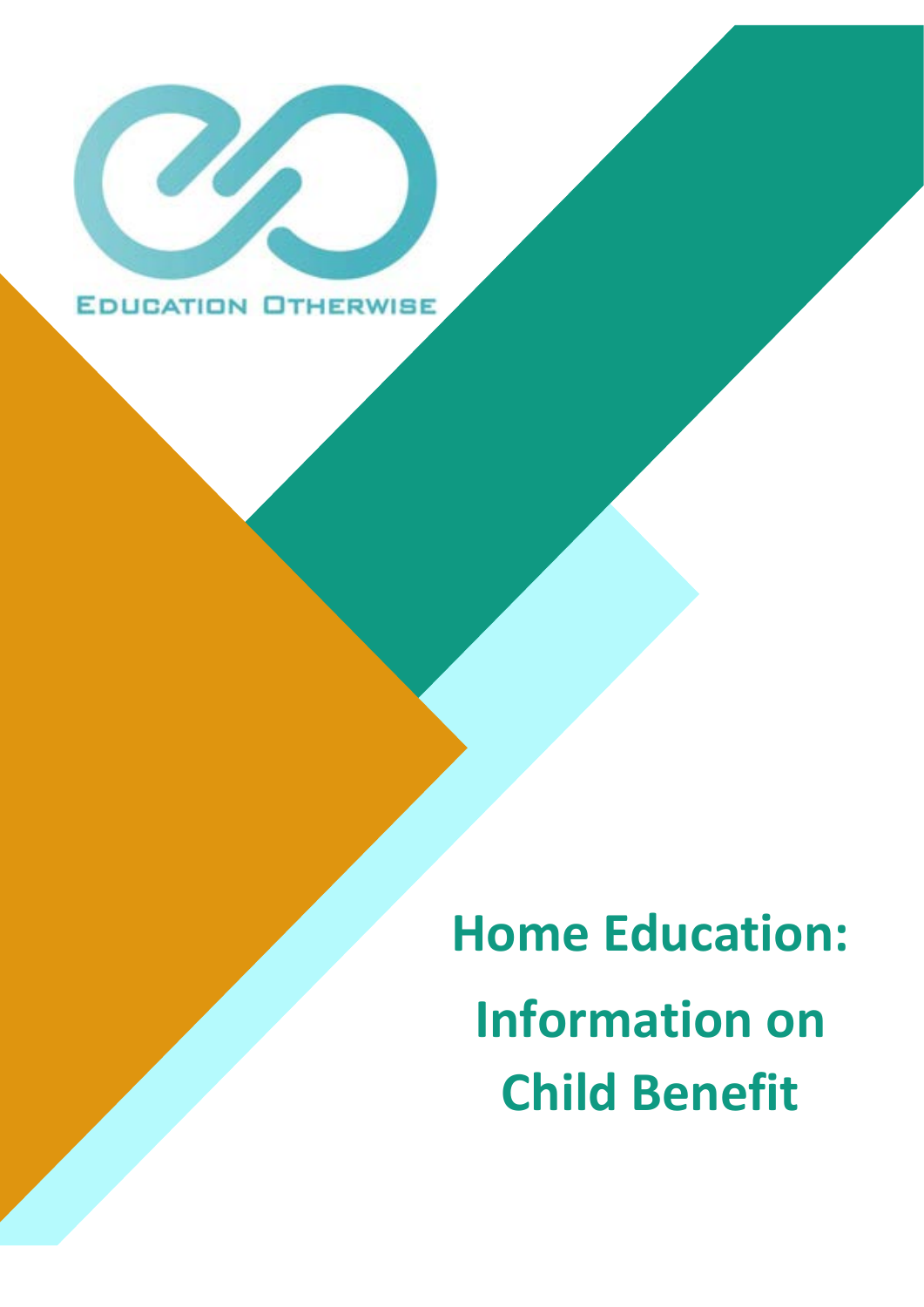

#### **SUMMARY**

Education Otherwise is a charitable organisation which has been supporting home educated families for over forty years. Our information sheets are based on our knowledge and expertise, supported where appropriate by legal advice.

#### Key Messages

- **1) School is not compulsory:** Education is compulsory, but school is not.
- **2) Child benefit is payable for home educated children:** Child benefit is payable for home educated children and young people.
- **3) Child benefit is payable after age 16:** Child benefit is payable for home educated children, provided that the criteria are met.
- **4) You may need to notify HMRC:** Parents should notify HMRC if they do not receive a letter about their child's education.
- **5) Child benefit is payable up to age 20:** Child benefit can be paid for **h**ome educated children up to age 20, just as it can for other children.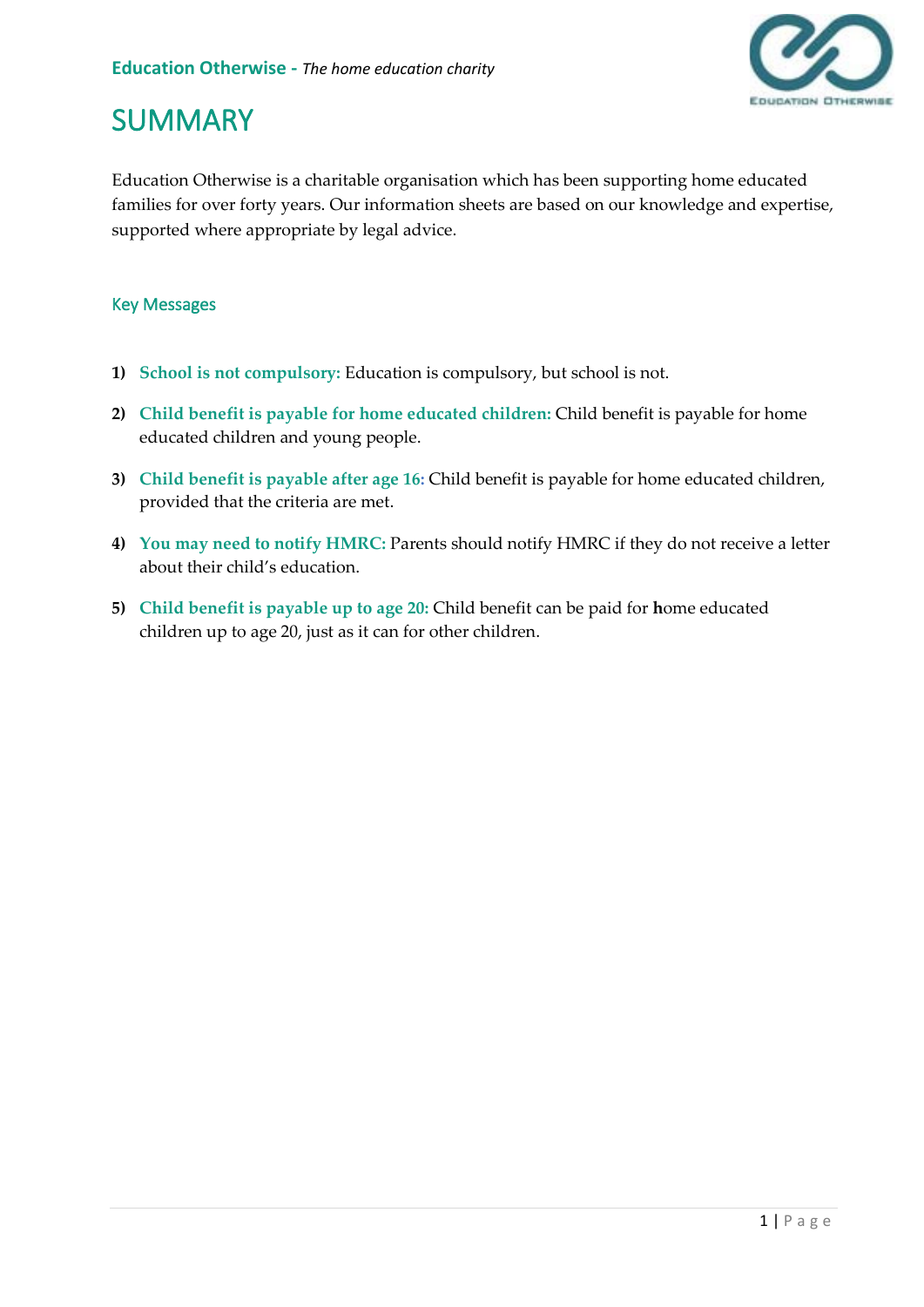

### **Table of contents**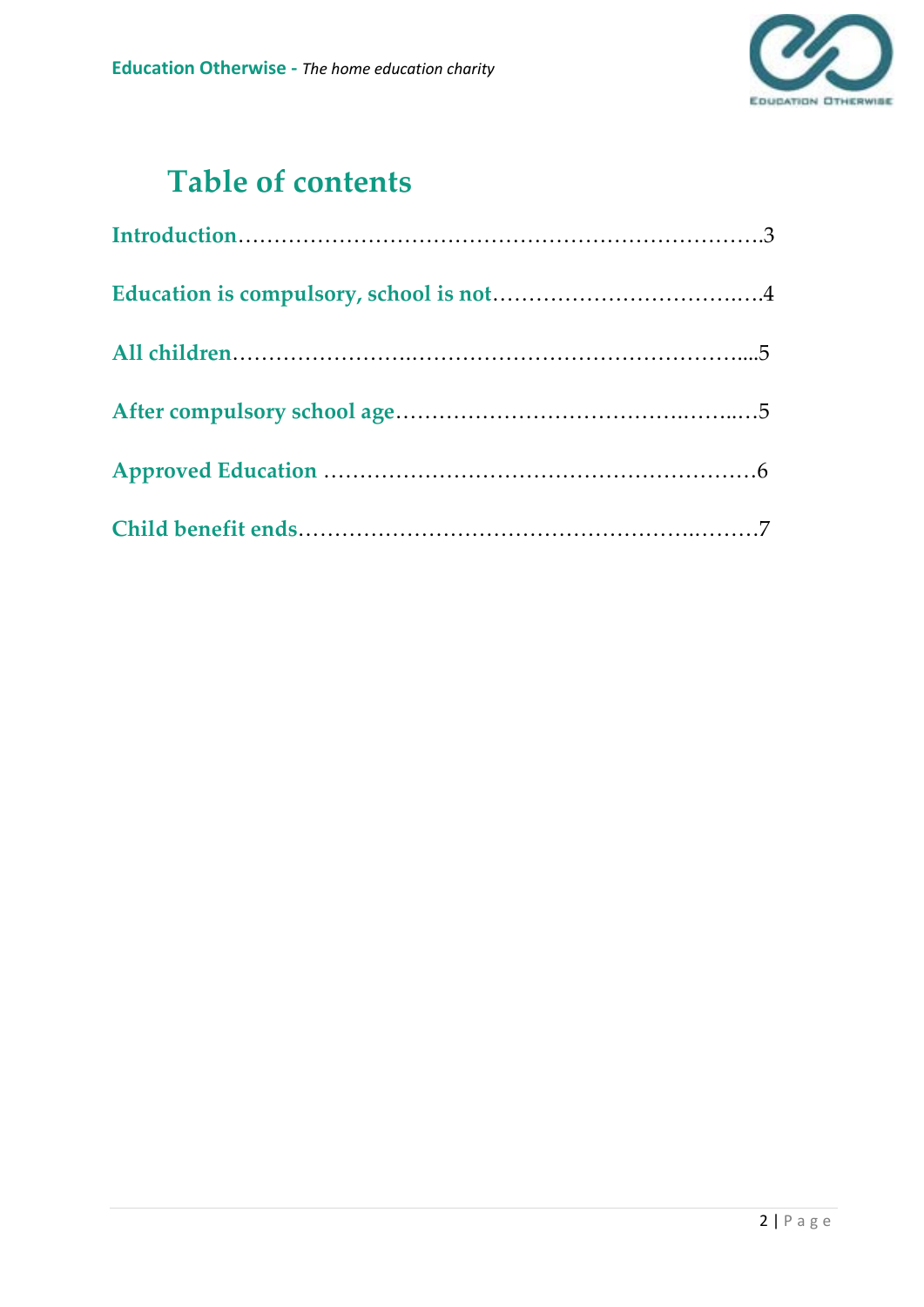

#### Introduction

Education Otherwise is a charitable organisation which has been supporting home education and home educating families for over forty years.

For most parents, the choice to home educate is a lifestyle choice, requiring significant commitment in terms of time and resources; it is not something that parents generally decide to do without a great deal of research and thought. The decision to home educate can be made for a great many reasons, such as wanting to



travel widely, wanting to spend more time together as a family, providing for a child's special interests, a child having special needs, being bullied, or simply being less well suited to a school environment.

 Home education is a legal choice

The choice of how to educate the child is that of the parent, provided that the education is suitable to the child's '*age, ability, aptitude and to any special educational needs (the child) may have'<sup>1</sup>* . Parents who do not home educate their child can elect to discharge their duty to ensure that their child receives a suitable education, by registering their child into a school. Parents can and do decide to home educate their children at all stages of the child's education.

Home education is not something which is usually covered during benefit agency staff training, which can make it difficult for some staff to know how to proceed, when dealing with a claim relating to a home educated child.

This information relates to child benefit claims in England and Wales and is intended to help to guide parents in respect of the relevant actions to take when they are dealing with the child benefit claim for their child.

<sup>1</sup> Education Act 1996 s7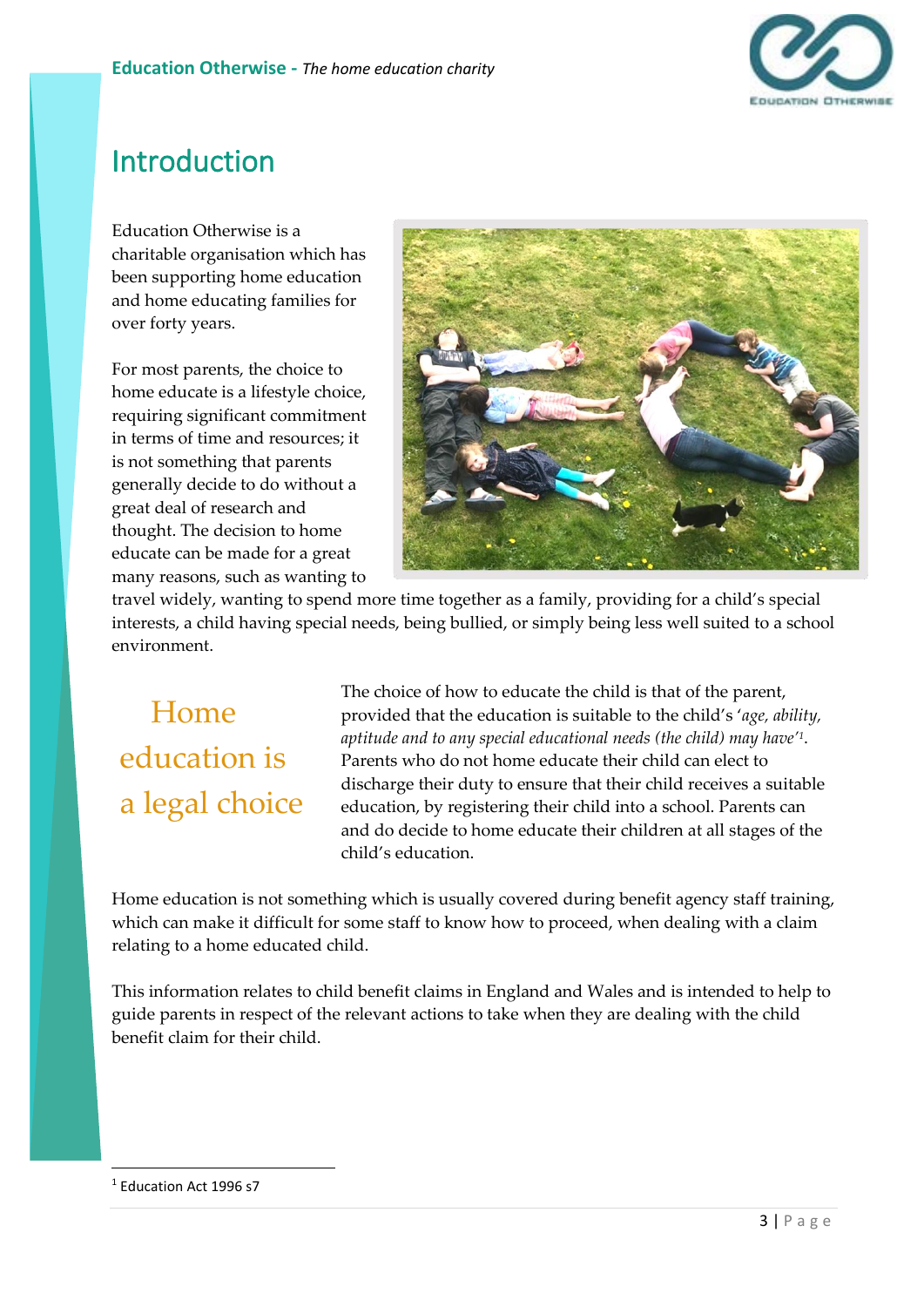

### Education is compulsory, school is not.

Education is compulsory for all children in England and Wales from whichever date is soonest of the 1st January, 1st April, or 1st September after the child attains 5 years of age. Education remains compulsory to the last day of June in the school year during which the child attains 16 years of age.

The duty to ensure that the child receives a suitable education is a duty upon the parent, regardless of how the child is educated and this derives from the Education Act 1996 s7:



**'The parent of every child of compulsory school age shall cause him to receive efficient full-time education suitable— (a) to his age, ability and aptitude, and (b) to any special educational needs he may have, either by regular attendance at school or otherwise'.**

This means that home education is of equal status in law to school education and a parent may elect to home educate at any point during the child's compulsory education years. In fact, home education is the default position, as a child does not become a registered school pupil until such point as a parent elects to register that child in a school.

Parents of home educated children are not required to notify the child benefit office that their child is home educated, provided that the child is under 16 years of age.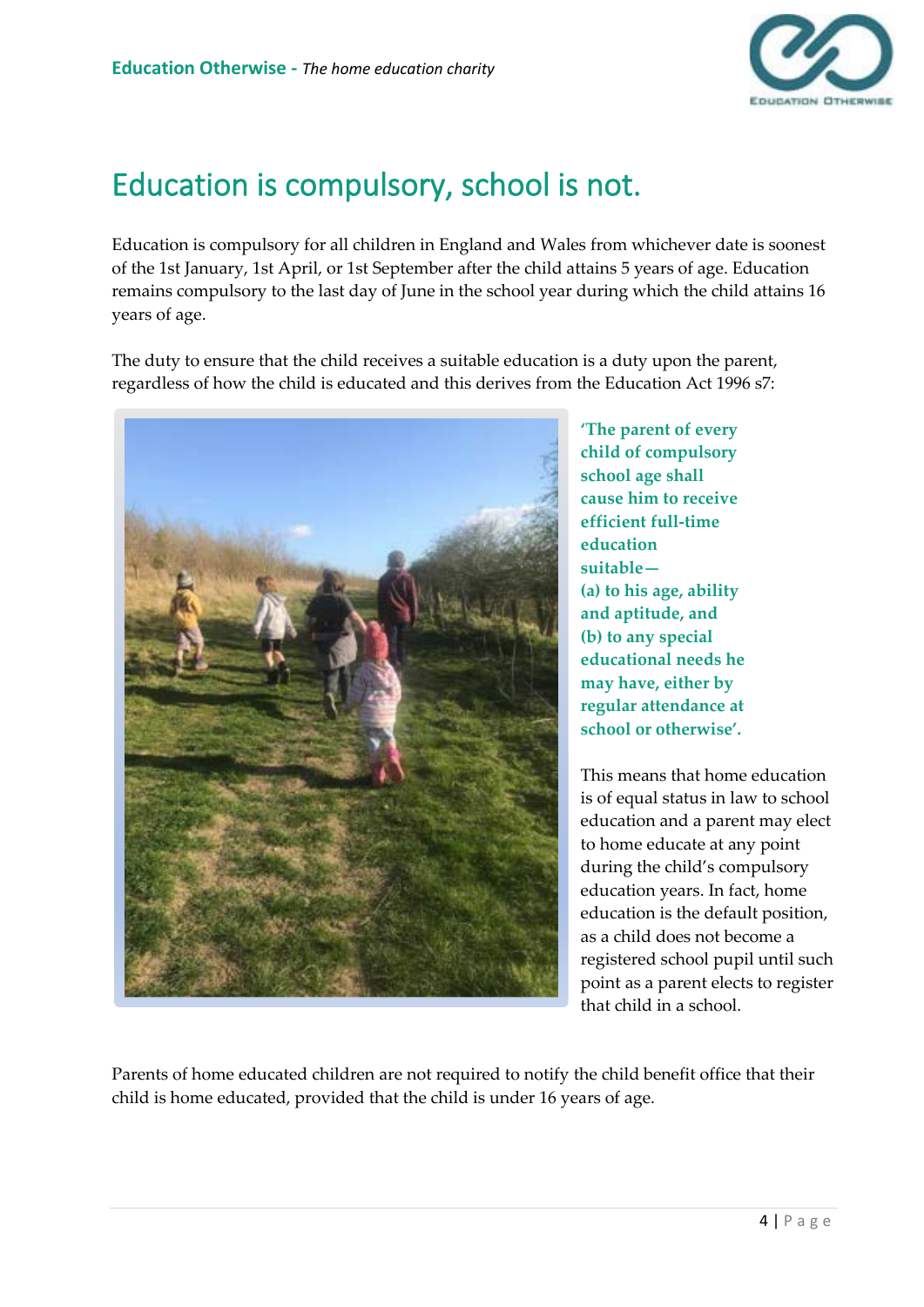

### **All children**

Child benefit is payable for all children in England and Wales, until they cease to be of compulsory school age and this includes home educated children.

Payment of child benefit would normally end on 31<sup>st</sup> August following the child's 16<sup>th</sup> birthday, or on that date if the child's birthday is on the 31<sup>st</sup> August.

Parents can ask for an extension for up to 20 weeks, if their child is 16 or 17 and has left full time non-advanced education, or approved training and registered for work, education or training with a 'qualifying body'. Parents must claim the extension to qualify.



**All parents can claim child benefit for their children, including parents of home educated children.**

Claims can be made online at: **[https://www.gov.uk/government/publications/child-benefit](https://www.gov.uk/government/publications/child-benefit-apply-for-extension-ch299)[apply-for-extension-ch299](https://www.gov.uk/government/publications/child-benefit-apply-for-extension-ch299)**

# **After compulsory school age**

Parents will usually be sent a letter by the child benefit office, early in the year during which their child attains 16 years of age. If parents do not receive a letter, they should notify the child benefit office that their child is continuing in full time, non-advanced education. Notification can be made online at: **[https://www.gov.uk/government/publications/child-benefit-child](https://www.gov.uk/government/publications/child-benefit-child-continuing-in-approved-education-or-training-ch297)[continuing-in-approved-education-or-training-ch297](https://www.gov.uk/government/publications/child-benefit-child-continuing-in-approved-education-or-training-ch297)**

Home educating parents can continue to claim child benefit for a young person aged 16 and over, provided that they are not yet 20 years old and provided that they continue in full time, non-advanced education.

Parents claiming child benefit for an over 16 year old must ensure that the young person's education is full time approved education that started before they ceased to be of compulsory school age.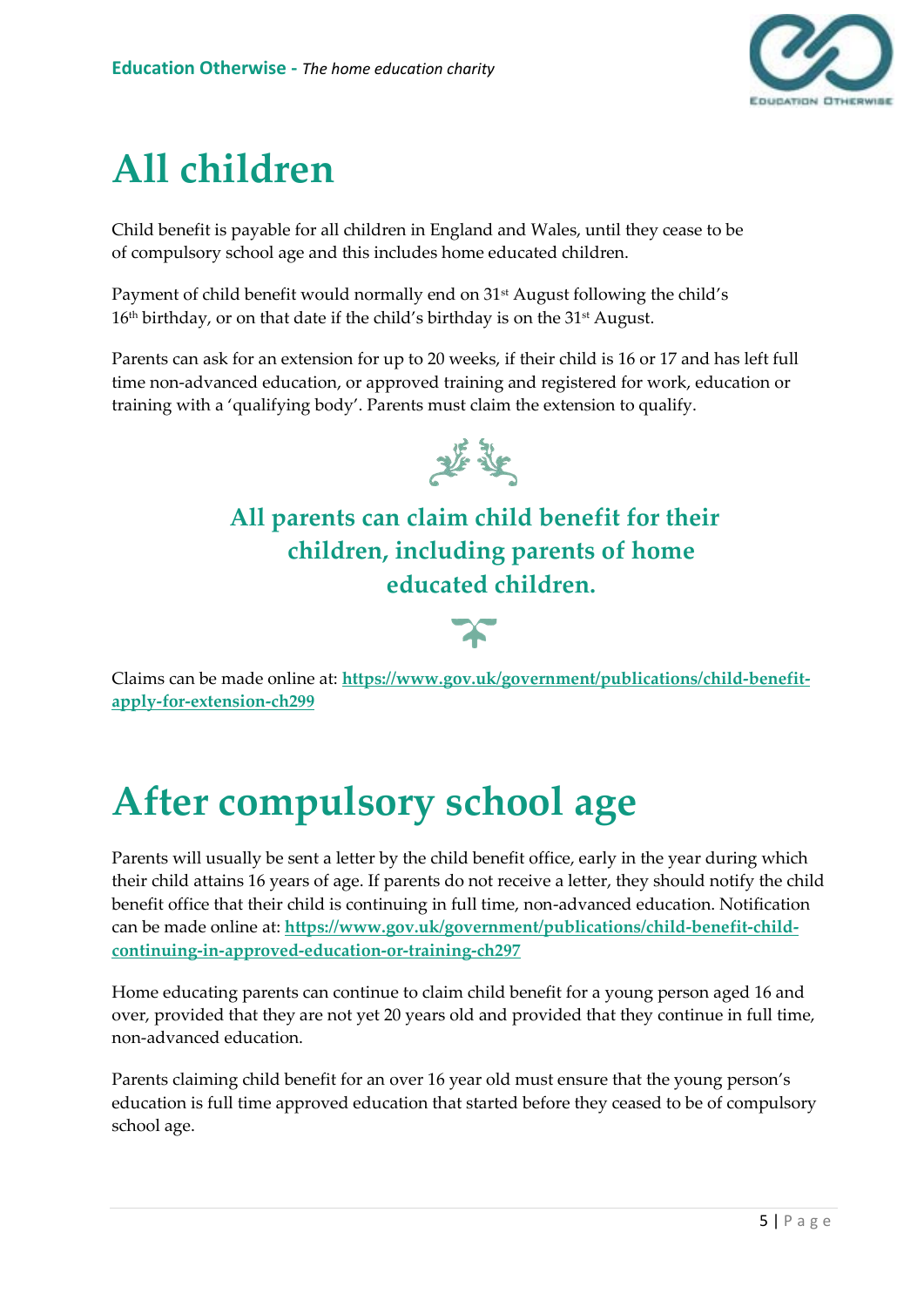

Child benefit is only payable for a young person over 16 years of age, if they were home educated prior to ceasing to be of compulsory school age

Parents are not able to claim child benefit for a young person commencing home education after they ceased to be of compulsory school age (Child Benefit General (Regulations) 2006, regulation 3). Please note that benefit can be claimed for children with an EHCP who commence home education post 16 (The Tax Credits, Child Benefit, Guardian's Allowance and Childcare Payments (Miscellaneous Amendments) Regulations 2020 6 (3)b).

# **Approved education**

Parents often worry about what the term 'approved education ' means for home educated young people, but it should not be a cause for concern. Approved education is home education which:

- **Takes place for at least 12 hours a week on average, or 540 hours each year, allowing for holiday periods;**
- **The home education must include an average of 12 hours a week of supervised study, or courserelated work experience and**
- **It must not be advanced education. Advanced education means above level 3, or A levels and their equivalents.**

(Child Benefit (General) Regulations 2006, regulation 1, (3)).

'Supervised study' means periods during which the young person is:

- **receiving tuition;**
- **undertaking practical work;**
- **undertaking supervised study, or**
- **taking exams.**

Supervised study does not include time spent on meal breaks or unsupervised study.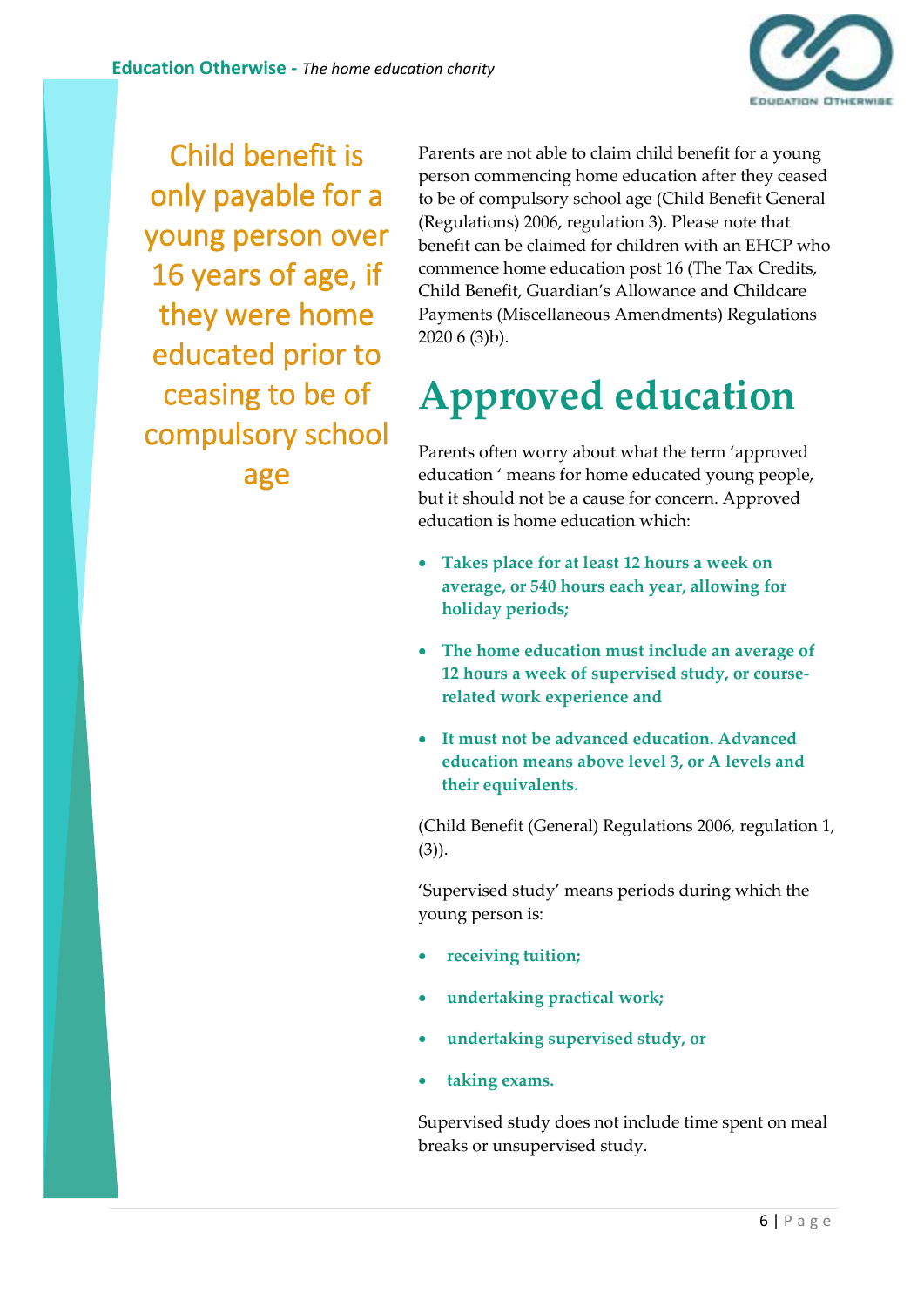

### **Child benefit ends**

Once a young person ceases to be home educated, child benefit will end at the next 'terminal date'. Terminal dates are:

- the last day in February;
- the last day in May;
- the last day in August and
- the last day in November,

Payment of child benefit during the period between ceasing home education and the terminal date, is subject to the young person not being in paid work for more than 24 hours each week and not being in receipt of certain benefits in their own right.

The Child Benefit (General) Regulations 2006, Regulation 7

It is important to remember that parents musty notify any changes to the child benefit office, as if they do not do so and continue to claim child benefit, they can be prosecuted for making a fraudulent claim.





### **It is important to notify changes to the child benefit office**